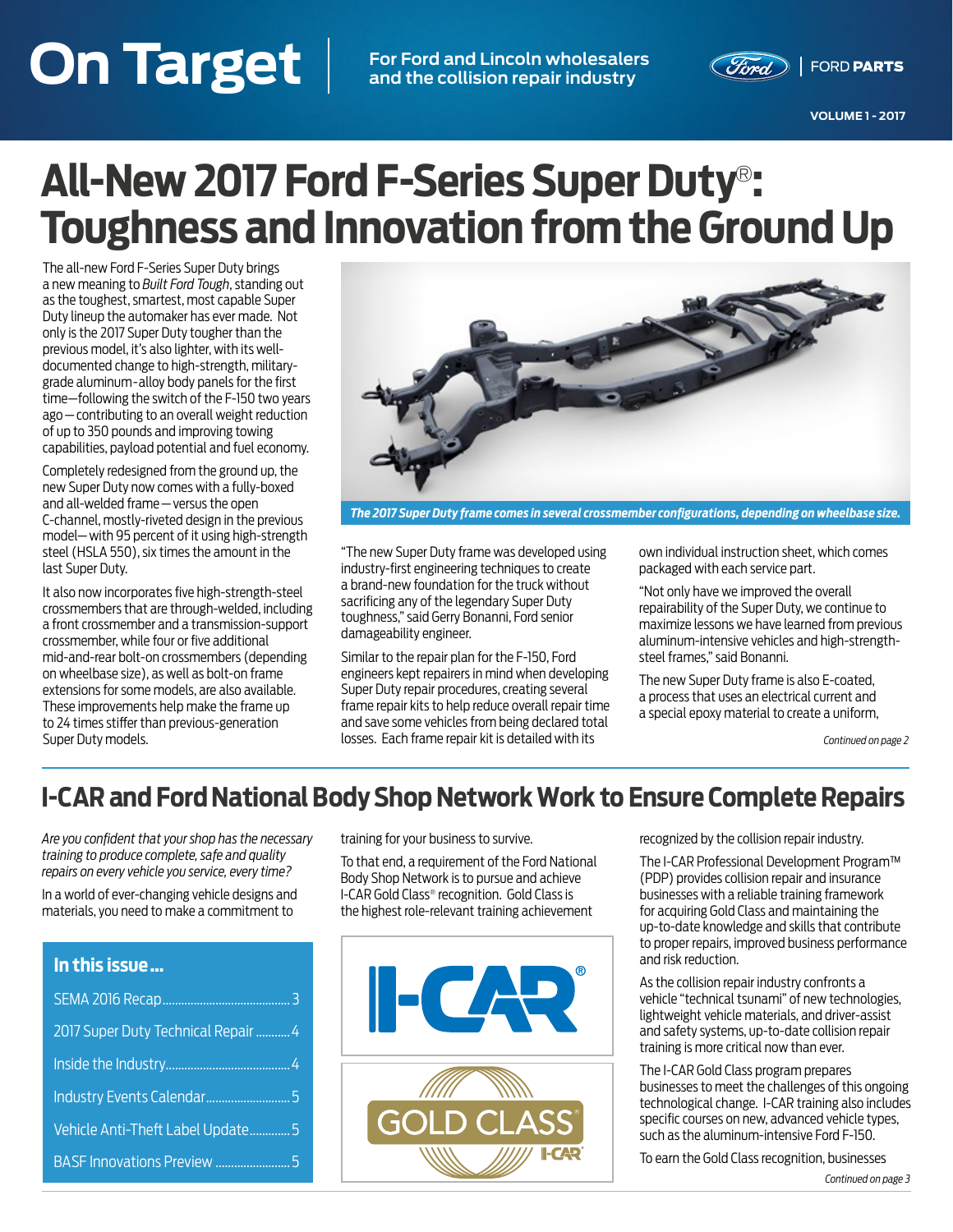Better, stronger and more capable, the all-new 2017 Ford F-Series Super Duty transforms what it means to be part of America's best-selling pickup for 40 years in a row. Raising the bar with best-inclass diesel torque, towing and hauling capacity and class-exclusive advanced driver-assist technologies—Super Duty reinvents the heavyduty pickup standard for the industry.

Here are some details on the 2017 Super Duty, followed by valuable repair information on how to properly address the B-pillar outer panel.

#### **Vehicle Highlights:**

- All-new, fully boxed, high-strength-steel frame and high-strength, military-grade, aluminumalloy body provide more capable, best-in-class towing—up to 21,000-pound conventional capacity and up to a maximum 32,500-pound gooseneck capacity\* when properly equipped in F-450 configuration. That's on top of best-inclass payload capacity\* of up to 7,630 pounds for F-350 and 4,200 pounds for F-250.
- Enhanced comfort and productivity features include larger, built-in, weight-distributing hitches, available 360-degree camera with 180-degree, split-view display and 8-inch LCD productivity screen. Other features include adaptive front steering, Trailer Reverse Guidance, improved multi-contour seats with large center console and multiple secure options for storage.
- Second-generation 6.7-liter Power Stroke® turbo diesel V8 delivers 440 horsepower and best-in-

class 925 lb.-ft. of torque; standard flex-fuel 6.2-liter V8 gas engine features bestin-class torque of 430 lb.-ft.; standard 6.8-liter V10 gas engine (for F-450 and F-550 chassis cab only).

#### **Engines:**

- 6.2-liter gasoline V8
- 6.8-liter V10 (chassis cab
- only) • 6.7-liter Power Stroke turbo diesel V8

#### **Transmission:**

- Six-speed TorqShift automatic transmission
- New, six-speed TorqShift-G automatic transmission (for gas F-250)

#### **Trim Levels:**

- XL
- XLT
- Lariat
- King Ranch
- Platinum

#### **Safety Features:**

- AdvanceTrac*®* with Roll Stability Control™
- MyKey® programmable vehicle key
- SOS Post-Crash Alert System
- Available class-exclusive inflatable rear outboard safety belts (Crew Cab only)

### **New 2017 Ford F-Series Super Duty Frame**



*95 percent of the frame is made of high-strength steel, six times more than the previous frame.*

#### *Continued from page 1*

protective shell that bonds with the metal, adding extreme durability and inhibiting rust, thus ensuring corrosion protection for the life of the vehicle, while also preventing the aluminum and steel from reacting with each other.

As with the any other vehicle, Bonanni stresses the importance of researching the repair before coming up with a repair plan, and using the multiple resources that are readily available, including the official repair procedures found

| <b>Frame Repair Kits</b>                          | <b>Instruction Sheet Number</b> |
|---------------------------------------------------|---------------------------------|
| Front frame replacement section                   | SKHC3C-5E029-AA                 |
| Rear frame replacement section                    | SKHC3C-5F040-AA                 |
| Transmission crossmember replacement (all frames) | SKHC3C-7H474-AA                 |
| Radius-arm bracket replacement                    | SKHC3C-3D002-AA                 |
| Rear spring front bracket                         | SKHC3C-5B901-AA                 |
| Shock tower replacement                           | SKHC3C-3D020-AA                 |



#### **Vehicle Body:**

- Aluminum and aluminum alloys
- Extruded aluminum rocker panel reinforcement on Crew Cab
- Steel hood hinges
- Body-side outer panels constructed of aluminum alloy
- Bolted, removable front fenders, hinged doors
- Aluminum-alloy hood
- Bonded and riveted aluminum-alloy body panels
- Mastic pads used on floor pan for sound deadening
- \*When properly configured. Class is full-size pickups over 8,500 pounds GVWR based on Ford segmentation.

*Continued on page 4*

#### on *Motorcraftservice.com* or through *OEM1Stop.com*.

Additional repair-specific information on the Super Duty is planned for future editions of *On Target*, including a closer look at the front apron tube and the differences and similarities with the apron tube on the F-150.

For repair questions on the Super Duty, or any Ford or Lincoln vehicle, contact Gerry Bonanni at (313) 317-9000 or the Ford Crash Parts Hotline: *cphelp@fordcrashparts.com*.



*The welded-through crossmembers help make the frame 24 times stiffer than previous models.*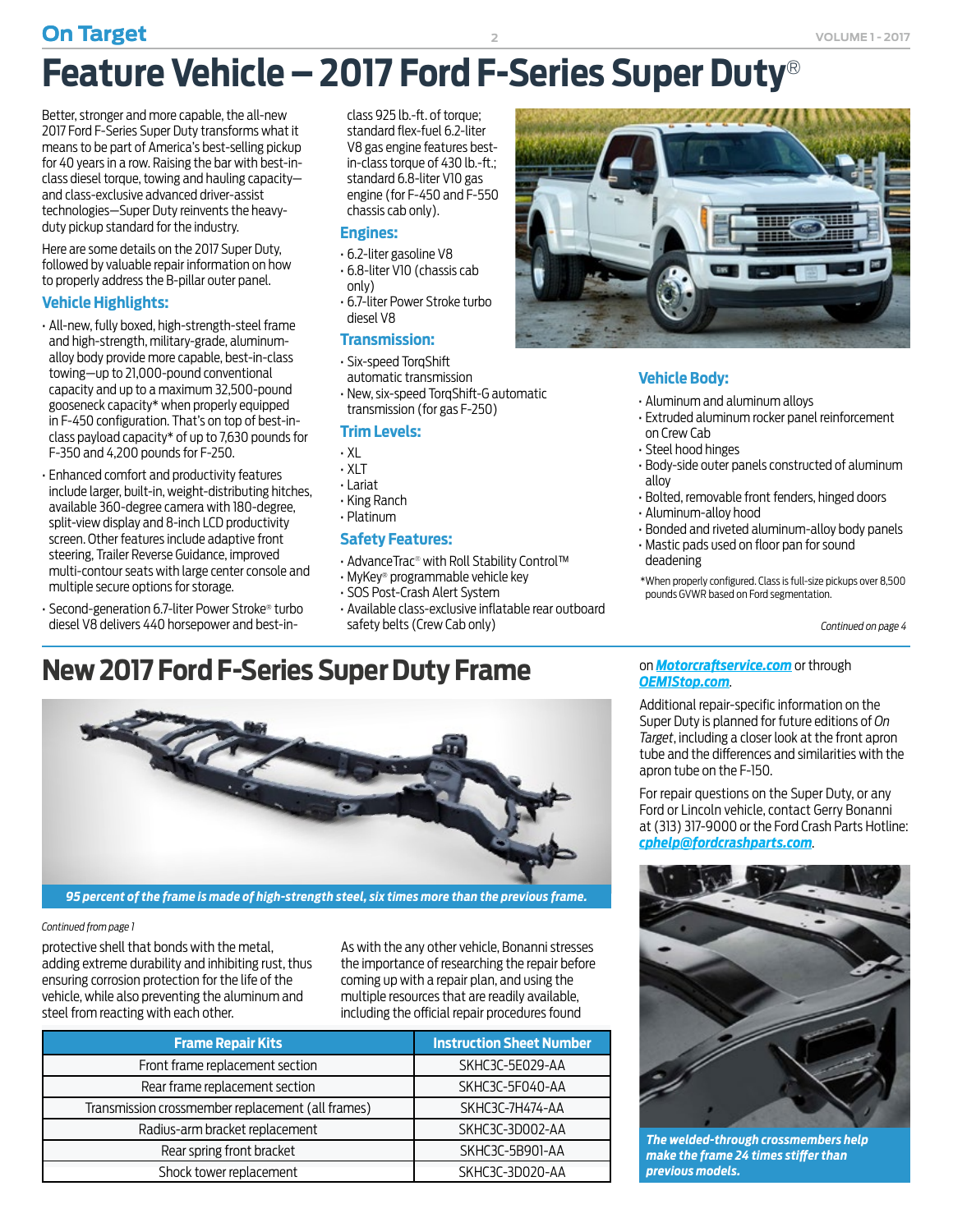**On Target 3 VOLUME 1-2017** 

# **Ford National Body Shop Network and I-Car Gold Class**



#### *Continued from page 1*

must achieve and maintain a high level of rolerelevant training across each of the major collision repair roles. This is measured by achievement and maintenance of Platinum™ recognition—earned through I-CAR training—by designated role representatives at the business.

Here are some of the many benefits of earning Gold Class recognition:

#### **Improve Business Performance**

I-CAR collision repair training is designed to give every collision repair professional the knowledge they need—relevant to their role—to perform safe, complete and quality repairs. PDP training has also been proven to help repair facilities improve several key measures of business performance.

#### **Gain Confidence in Technical Staff**

As a shop owner or manager, it can be risky to assume technicians have the knowledge they need to produce complete and safe repairs, or to think that damage appraisers have the skills they need to file an accurate claim without training.

The PDP reduces business risk with systematic training that progressively builds staff skills and confidence in the skills and knowledge of your technicians.

#### **Increase Customer Satisfaction**

Technicians perform better with more training. The PDP was designed to give auto physical damage appraisers and the technicians who work at each major stage of the collision repair process the knowledge and skills they need to perform their role properly and efficiently. This means reduced cycle time and increased work quality, which in turn leads to greater customer satisfaction.

#### **Enhance Network Referral Opportunities**

PDP-trained businesses are preferred by the Ford National Body Shop Network and insurers as network members because they understand the impact training has on repair quality, work efficiency and customer satisfaction. In fact,

16 OEMs and a growing number of insurance companies today require I-CAR training of their network participants.

#### **Improve Human Resource Development**

The PDP gives businesses a clear, easy-to-follow knowledge development path for employees involved in collision repair and auto damage appraisal. This enhances their opportunity for career development while also improving employee retention.

For more information on I-CAR's Gold Class recognition or guidelines for proper vehicle repair, visit *i-car.com*. To begin the Ford National Body Shop certification process for your shop, visit *certifymyshop.com* or call (949) 221-0010.





*I-CAR offers robust training classes for new, advanced vehicles including the aluminumintensive F-150. Each step of the repair is broken down in detailed, fully-animated graphics that help get repairers up to speed on the newest repair procedures the truck offers.*

# **Ford Customer Service Division at SEMA 2016**



*Senior Ford Damageability Engineer Gerry Bonanni and Ford Collision Marketing Manager Mark Mandl present a seminar that included information on the new aspects of the all-new Super Duty and Ford's National Body Shop Program.*



*Ford Collision Merchandising Manager George Gilbert interacts with attendees in the Ford Customer Service Division display.*



*OEM Collision Repair Roundtable Administrator Chris Caris hosts a special panel on accessing OEM collision repair information, joined by representatives from several automakers, including Ford's Mark Mandl.*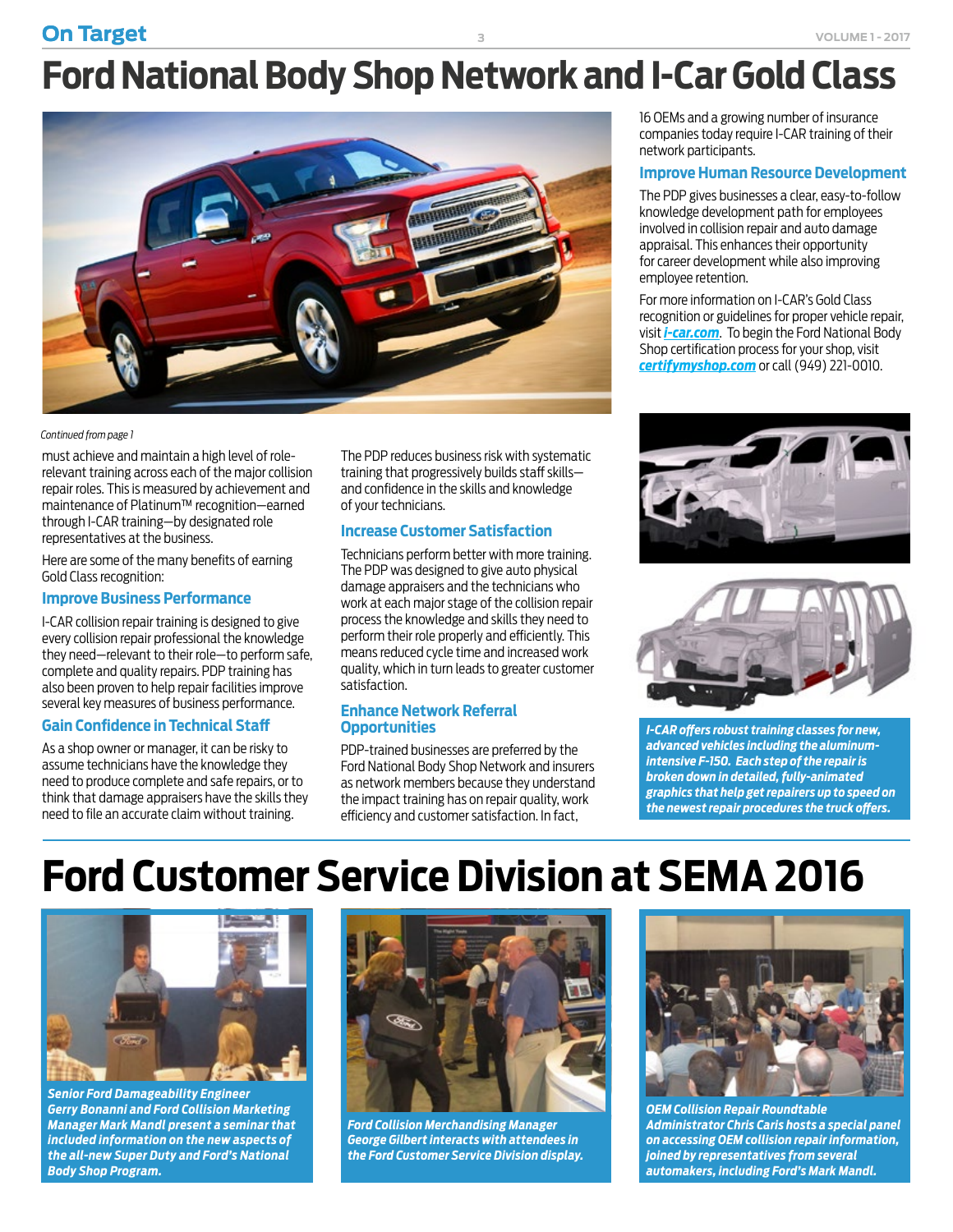### **On Target VOLUME 1-2017**

# **2017 Super Duty Crew Cab: B-Pillar Outer Panel Repair (Part 1)**

*Continued from page 2*

Below is an outline covering the first half of the B-pillar outer panel repair for the 2017 Super Duty, detailing the removal process of the B-pillar component. For more in-depth repair information, on this and other Ford vehicles, please consult the *Ford Workshop Manual*, which can be found at *Motorcraftservice.com*.

Tools / Equipment / Materials:

- 6.5 mm Drill Bit
- Spherical Cutter
- Self-Piercing Rivet (SPR) Remover/Installer
- Belt Sander
- Blind Rivet Gun
- Air Body Saw
- MIG/MAG Welding Equipment
- Locking Pliers
- Metal Bonding Adhesives: TA-1, 3M™ 08115, Fusor® 108B

#### **Removal**

#### *WARNING: Body-side sectioning is prohibited within 50mm of door hinge, door striker and restraints anchoring points.*

#### **NOTE:** Left-hand side of vehicle shown; right-side similar.





- 1. De-power the Supplemental Restraint System (refer to Section 501-2B: Supplementary Restraint System, General Procedures).
- 2. Confirm the vehicle is dimensionally correct (refer to Section 501-26: Vehicle Specific Information and Tolerance Checks, Description and Operation).
- 3. Remove the rear door (refer to Section 501-03: Body Closures, Removal and Installation).
- 4. Remove the front door striker and rear door hinges at the body.
- 5. Remove the front- and rear-door tread plates and door-opening weather strips.
- 6. Remove the side-curtain airbag (refer to Section 501-2B).
- 7. Using the air body saw and the spherical cutter, carefully cut the outer panel only. **(See Figure 1)**
- 8. Using the SPR remover/installer, remove the SPR fasteners. **(See Figure 2)**
- 9. Break the adhesive bond and remove the B-pillar outer panel. **Figure 1** *cphelp@fordcrashparts.com*<br>Publist outor papel

**NOTE:** Aluminum body panels are highly receptive to heat transfer. With the extensive use of structural adhesives and non-structural sealers in vehicle construction, the potential of heat transfer could impact adhesives and sealers in non-associated panels during the repair process. Many repair areas that utilize structural adhesives may be separated after fastener removal by using a panel chisel along the joint/flange. Heat not exceeding 425°F may be used to loosen a bonded panel, but should only be done **when all panels in the joint** will be replaced and new adhesive applied.

Please note that the illustrations are intended as a general guideline and are not all-inclusive. Be sure to look for the next issue of *On Target*, which will cover the second part of this repair: the installation of the repaired B-pillar outer panel.

For additional repair questions, contact Ford Senior Damageability Engineer Gerry Bonanni at (313) 317-9000 or the Ford Crash Parts Hotline:

### **INSIDE THE INDUSTRY**

#### **Traffic Deaths Continue to Rise**

The National Highway Traffic Safety Administration (NHTSA) says its projections show fatalities on U.S. roads spiked just over 8 percent during the first nine months of 2016, with an estimated 27,875 deaths. The third quarter of the year was the eighth straight with more fatalities than the same quarter the previous year.

#### **NABC Founder Sulkala to Retire**

National Auto Body Council Executive Director Chuck Sulkala has announced he'll retire at the end of the year. Sulkala founded the NABC in 1994 as a way to help improve the image of the collision industry, and has led a number of successful initiatives since, including Recycled Rides, the First

Responder Emergency Extrication (FREE) program, and raising money to help Operation Comfort's Automotivation program to assist wounded veterans returning from Iraq and Afghanistan. A search is underway for Sulkala's replacement.

#### **Rearview Cameras Reduce Collisions**

A new study finds rearview cameras could reduce police-reported backup crashes by 16 percent. The Insurance Institute for Highway Safety research found the backup crash rate fell 40 percent for drivers 70 and older, and 15 percent for drivers younger than 70. Rearview cameras will be required on all new cars and light trucks by May 2018.

#### **Case Against State Farm Moves Forward**

A U.S. Circuit Court of Appeals has denied State Farm's petition to overturn class-action status in the case in which the insurer is accused of secretly

funding the candidacy of Illinois Supreme Court Justice Lloyd Karmeier. Justice Karmeier eventually won that election in 2004, and later proved to be the deciding vote to overturn the \$1.05 billion verdict against the insurer in the landmark *Avery v. State Farm* aftermarket crash parts case. The circuit court ruling means the case can now proceed to trial, pending any further appeals.

#### **Consumers Not Yet Sold on AV**

A new study finds 74 percent of U.S. consumers still doubt the safety of fully autonomous vehicles. The survey, conducted by Deloitte, finds, however, that **68 percent would change their opinion when those** vehicles have a proven track record. At the same time, 47 percent of Americans trust traditional vehicle manufacturers to bring AV technology to market, while only 20 percent trust technology companies.

**4**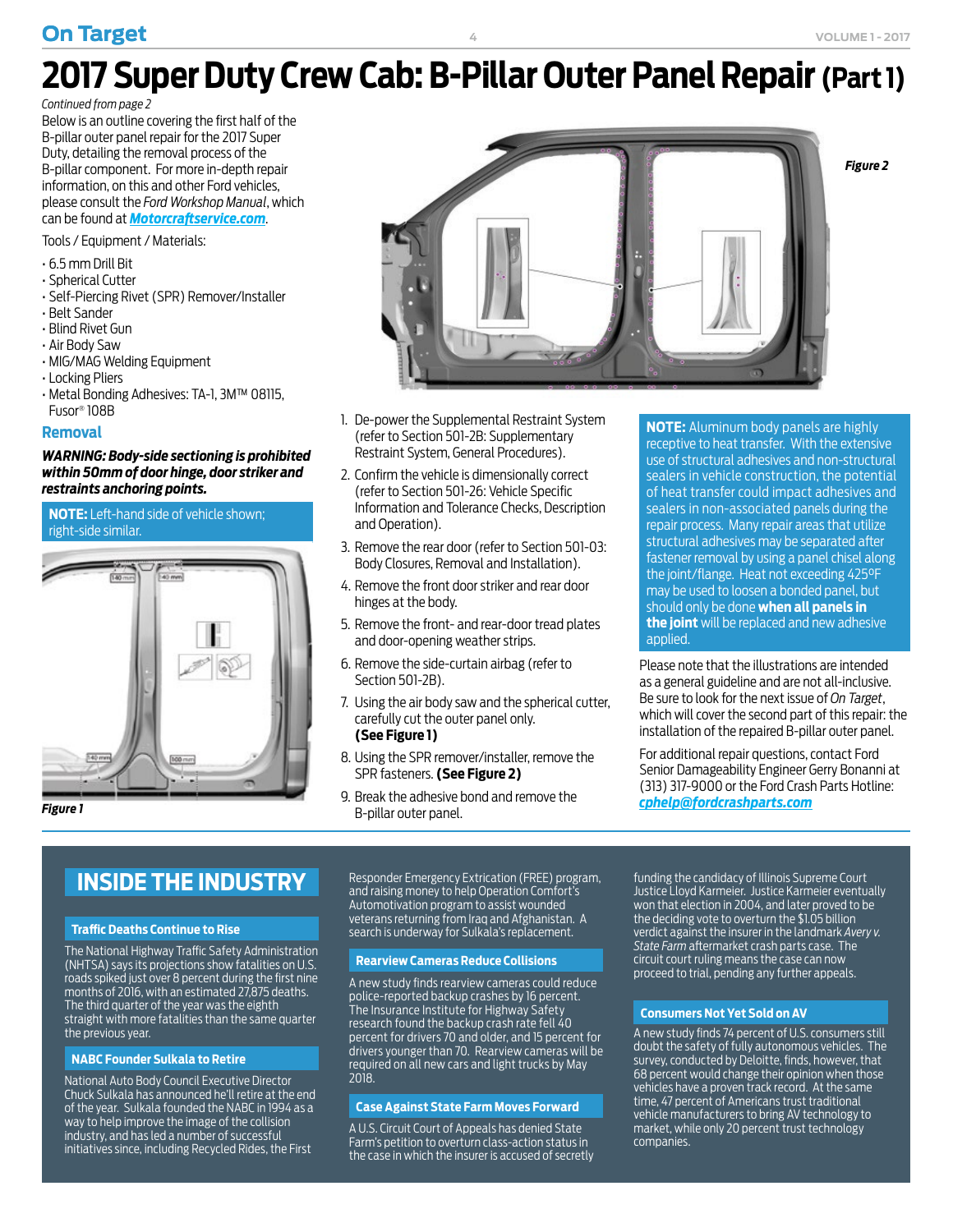### **On Target VOLUME 1 - 2017**

# **2017 Lincoln Continental Added to Anti-Theft Label List**

**5**

The 2017 Lincoln Continental is the newest addition to the National Highway Traffic Safety Administration's list of vehicles requiring antitheft identification labels. It joins the Lincoln MKZ, along with 2017 Ford Flex and the upcoming 2017 Lincoln MKT, all of which have been on the list since they were originally introduced.

Automakers are allowed to exempt vehicles from the list for various reasons, however, any individual parts that carry over from the vehicle before it was exempt will continue to require the label. For example, if a part from a 2015 MKC on the list at the time but now exempt—is utilized in the current model, it will require an anti-theft identification label; if the part is brand new to the 2017 model year, it will be exempt.

The requirement—established in 1987—calls for the vehicle identification number to be attached to, or inscribed on, up to 14 major components of new production vehicles including fenders,



hoods, doors and decklids. Replacement parts will come with an R-DOT and Ford Oval or FoMoCo label, in an effort to aid the tracing and recovery of stolen parts.

The labels also contain built-in security features to deter aftermarket companies from attempting

to copy or (illegally) remove the label and apply it to an aftermarket part.

While anti-theft labels must not be removed from parts at any time and replacements cannot be ordered, they should not be confused with Important Engine Information (IEI) labels or Vehicle Emissions Control Information (VECI) labels, which can be found in the engine compartment of all Ford and Lincoln vehicles.

VECI labels must be replaced after a collision repair, if needed. Replacement VECI, IEI and other labels (such as battery warnings or hoserouting instructions) can be ordered for 1993-ornewer Ford vehicles by faxing form FPS-8604 (located on *FMCDealer.com*) to (734) 374-8460. Independent repairers should contact their local Ford or Lincoln dealer for assistance, while any other questions or concerns can be directed to the Label Helpline at (734) 374-8353.

## **BASF Ford Technology Review Session: A Preview of Innovations to Come**

This past November, *On Target* was invited to the BASF Ford Technology Review and Poster Session event, held at the BASF Coatings Research Center in Southfield, Mich.

The all-day event began with a "poster session" that allowed attendees to leisurely walk around a series of diagrams, demonstrations and other technical information presented in an outline form to gain a quick snapshot of BASF's new processes and procedures. BASF experts in those fields were on-hand to interact with guests and answer any questions directly.

After lunch, Ford attendees participated in the technology review portion of the day. BASF engineers, scientists, chemists, metallurgists and other specialists presented several brief, yet in-depth and technologically complex overviews of advancements they are developing in the world of automotive supply including color trends, heat management, enhanced coating protection technologies, light-weighting, sustainability efforts and more.



*Dan Waldon, BASF Engineering & Design Management, addresses the crowd of Ford engineers ahead of the technical presentations.*

Be on the lookout as *On Target* plans to cover some of those topics in more detail in future issues.

Special thanks to Jeff Wildman, BASF manager OEM & industry relations and to Mary Ann Short, BASF associate manager, market communications for their hospitality. For more information on BASF, they can be contacted at *jeffrey.wildman@basf.com* or *maryann.short@basf.com*.



*session" detailed heat management using "cool" pigments.*

### **2017 INDUSTRY EVENTS CALENDAR**

| Apr. 13                    | AASP-MN Annual Meeting and<br>Leadership Conference<br><b>Bloomington, MN</b>    | <b>AASP-MN</b> |
|----------------------------|----------------------------------------------------------------------------------|----------------|
| Apr. 18 - 19               | <b>SCRS Industry Week</b><br>Pittsburgh, PA                                      | SCRS           |
| Apr. 19 - 20               | <b>Collision Industry Conference</b><br><b>General Meeting</b><br>Pittsburgh, PA |                |
| $\overline{Apr}$ . 24 – 26 | <b>Automotive Service Association</b><br><b>Annual Meeting</b><br>Denver, CO     |                |

| July 24        | <b>Annual Golf Outing</b><br>Chicago, IL                                      | <b>Collision Repair Education Foundation</b> | CREF         |
|----------------|-------------------------------------------------------------------------------|----------------------------------------------|--------------|
| July 25        | <b>Collision Industry Conference</b><br><b>General Meeting</b><br>Chicago, IL |                                              |              |
| Jul. $26 - 29$ | NACE Automechanika                                                            | Chicago, IL <b>NACE Automechanika</b>        |              |
| Oct. $4-6$     | Auto Glass Week™<br>Palm Beach. FL                                            | Auto Glass Safety Council (AGSC)             | <b>AGRSS</b> |

| Oct. $19 - 22$     | <b>ATRA Powertrain Expo</b>                                                     | Las Vegas, NV Powertrain Expo |
|--------------------|---------------------------------------------------------------------------------|-------------------------------|
| Oct. 31            | <b>Collision Industry Conference</b><br><b>General Meeting</b><br>Las Vegas, NV |                               |
| $Oct. 31 - Nov. 2$ | Automotive Aftermarket Products<br>Expo (AAPEX)<br>Las Vegas, NV                | <b>AAPEX Show</b>             |
| $Oct. 31 - Nov. 3$ | Specialty Equipment Market<br><b>Association (SEMA) Show</b><br>Las Vegas, NV   | <b>SEMA Show</b>              |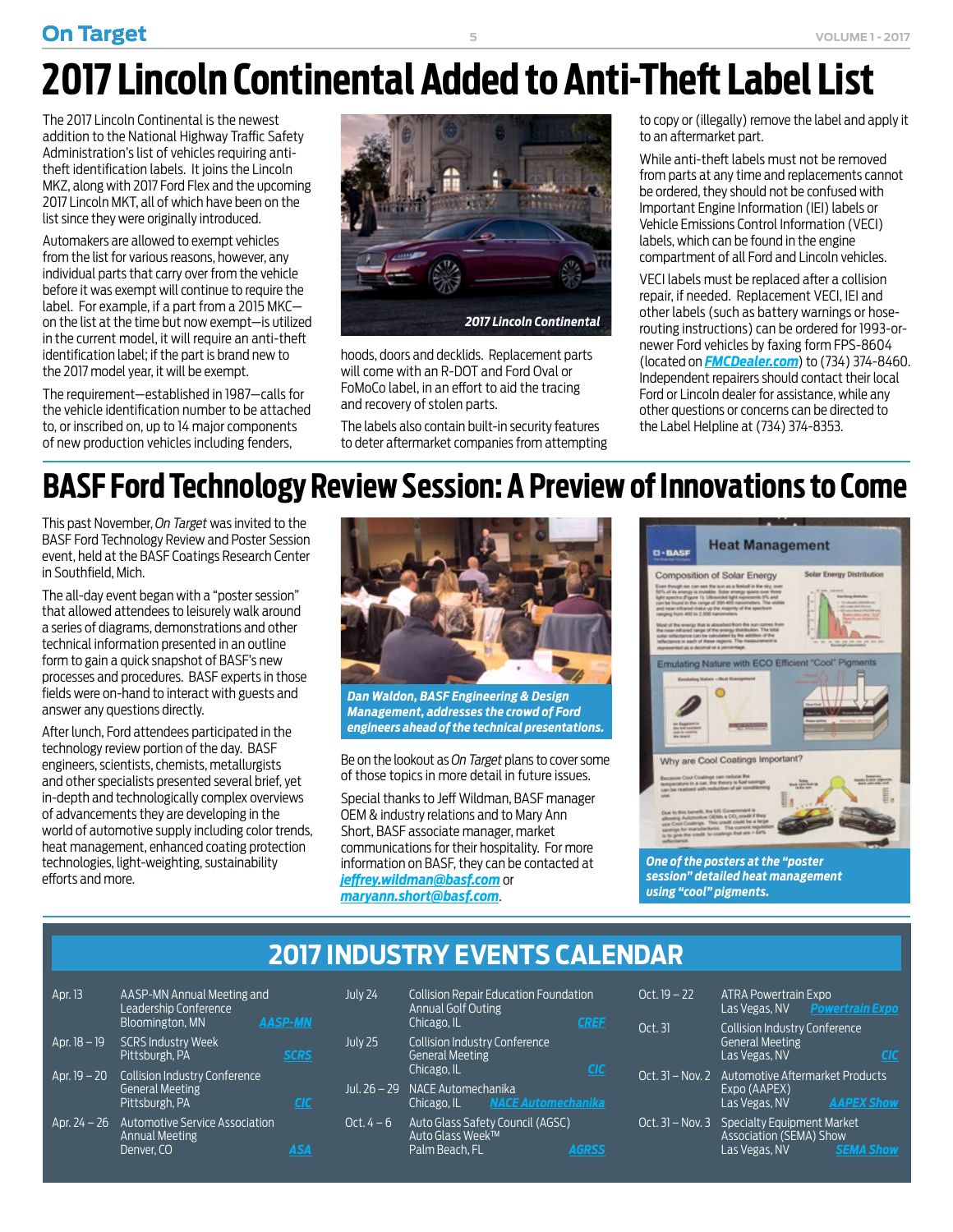# Get it right.



# From the source.

### Ford and Lincoln Dealers are the one-stop source for all of your collision repair needs.

Not only are they a great source for technical and repair information, their Ford Motor Company Genuine Parts can help your body shop reduce cycle time, improve relationships with insurance companies and satisfy customers. So, call your local Ford or Lincoln Wholesaling Dealership today for all your Genuine Parts needs.



### SHARE YOUR THOUGHTS

The purpose of **On Target** is to provide Ford and Lincoln dealership parts departments and independent collision repair shops with the general and technical information needed to deliver efficient, high-quality repairs to Ford, Lincoln and Mercury vehicle owners. In addition, information on parts wholesaling policies and procedures, and collision repair industry activities will also be featured.

On Target is scheduled to be published three times a year.

Your comments and article ideas are welcome. You can e-mail **On Target** at:

*cphelp@fordcrashparts.com*.

Additional copies of **On Target** are available on the home page on *FMCDealer.com*. Independent collision repair shops should contact their Ford or Lincoln wholesaling dealer.

On Target is also available free of charge by clicking on the Ford page at *OEM1Stop.com*.

### On Target

Produced for Ford and Lincoln wholesaling dealers and their collision repair customers.

> **Editor** George Gilbert

**Contributors** Chris Caris Kim Jennings Steven Lubinski Andrea Presnell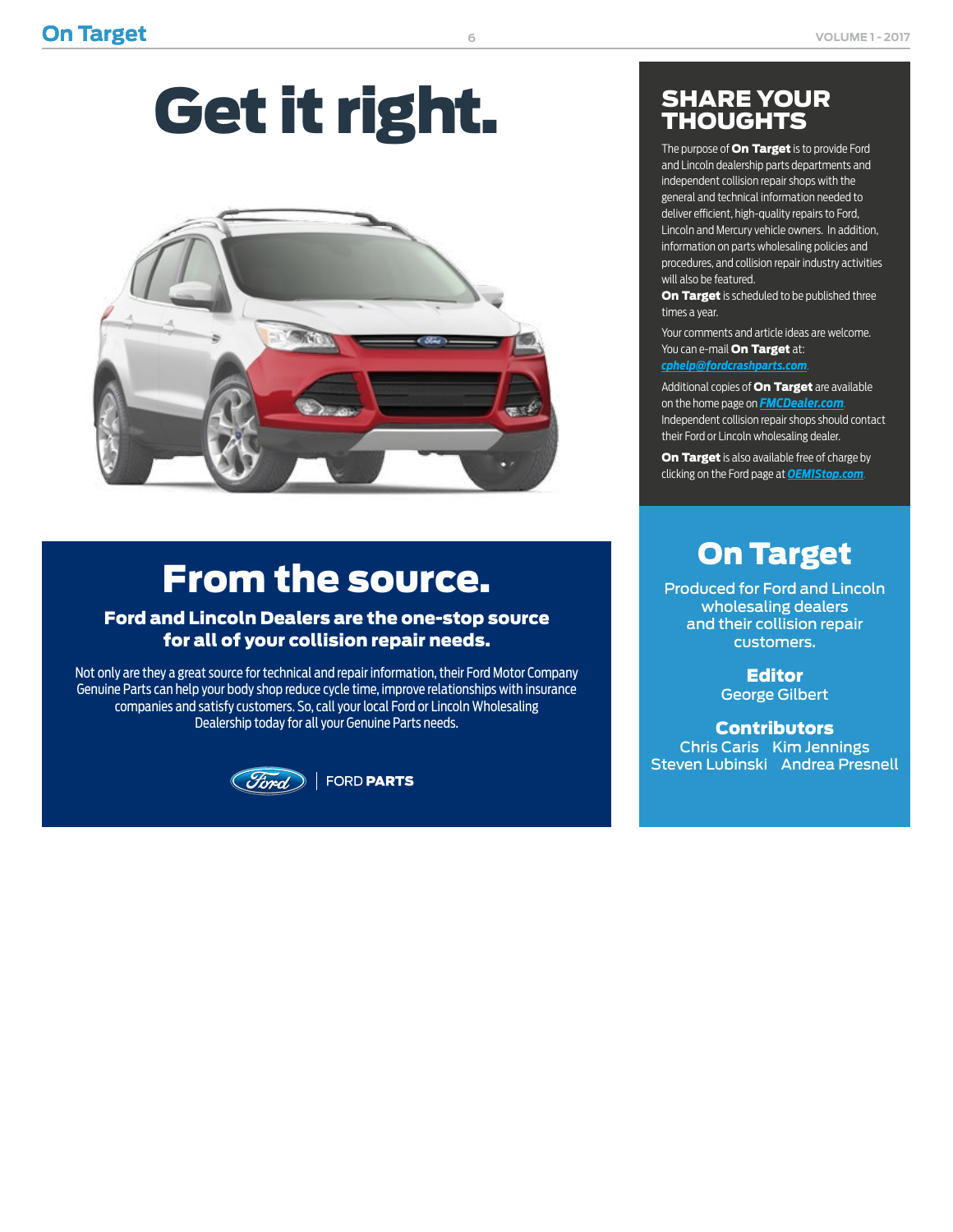

(Need all 17 Digits)

FORD PARTS

Dealership Information

### Crash Parts Order Form

Use this form to provide us with the information necessary to make certain

we deliver the right parts on time ... the first time!

The information below can be found on the certification label located on the driver's-side door jamb.

If the vehicle is damaged in this area provide us with the Vehicle ID# located on the driver's-side front corner of the dashboard.

| <b>VEHICLE ID#</b> | (Need all 17 Digits) |               |                  |                             |
|--------------------|----------------------|---------------|------------------|-----------------------------|
| <b>TRIM CODE</b>   |                      | <b>YEAR</b>   |                  | <b>DAMAGE AREA (Circle)</b> |
| <b>MLDG.CODE</b>   |                      | <b>MAKE</b>   | <b>FRONT</b>     | REAR                        |
| <b>BODY CODE</b>   |                      | <b>PHONE:</b> | <b>LEFT SIDE</b> | RIGHT SIDE                  |
| <b>CONTACT:</b>    |                      | SHOP:         | <b>UNDERBODY</b> | LEFT / RIGHT                |

### 2017 FORD SUPER DUTY®

Date Ordered: **PARTS ORDER** Date Needed:

| . <i>.</i> |                                       |  |
|------------|---------------------------------------|--|
| QUANTITY   | <b>PART NUMBER / PART DESCRIPTION</b> |  |
|            |                                       |  |
|            |                                       |  |
|            |                                       |  |
|            |                                       |  |
|            |                                       |  |
|            |                                       |  |
|            |                                       |  |

NOTE: Refer to vehicle diagrams for part identification and numbers.